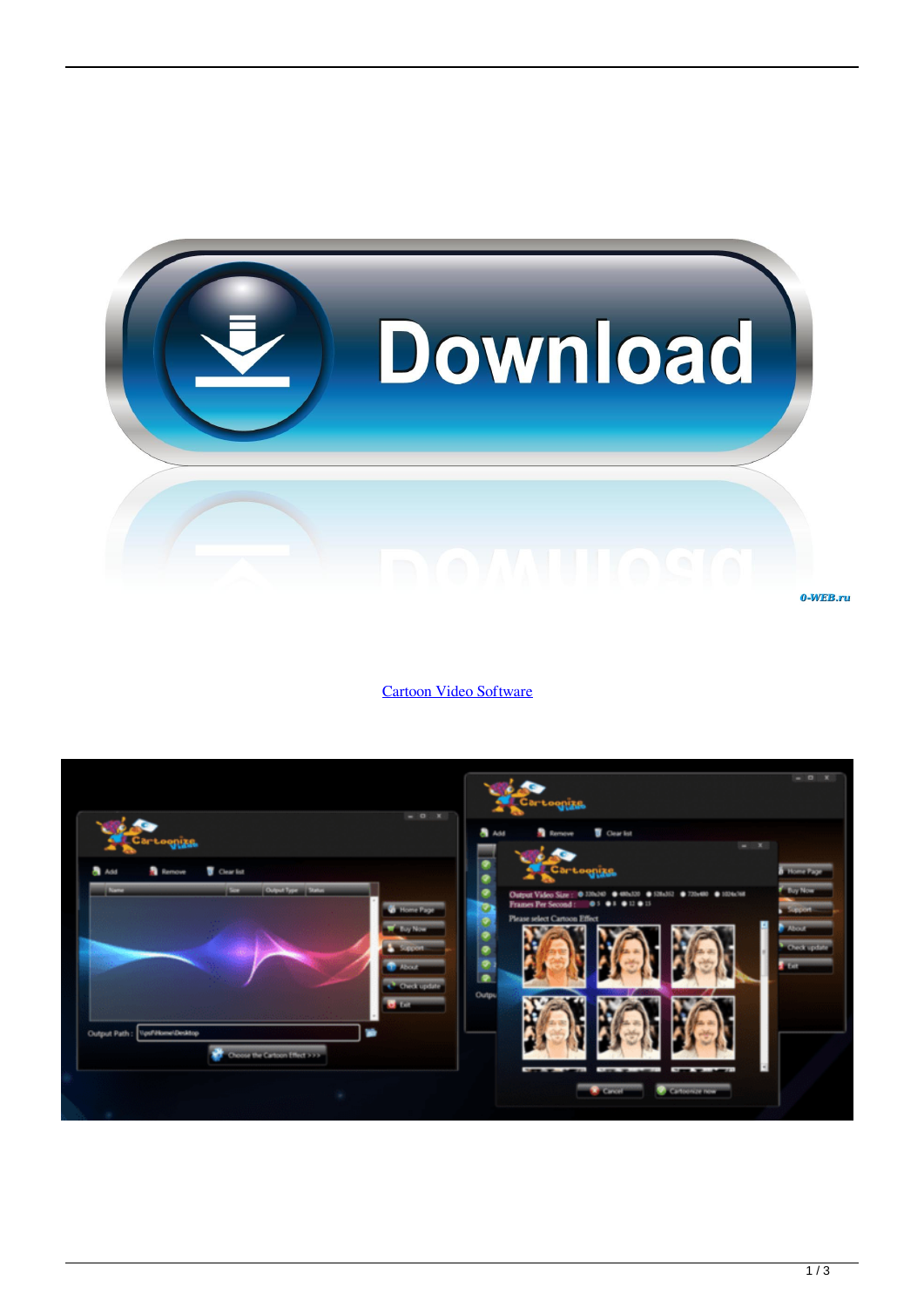[Cartoon Video Software](http://cinurl.com/1eh4oi)